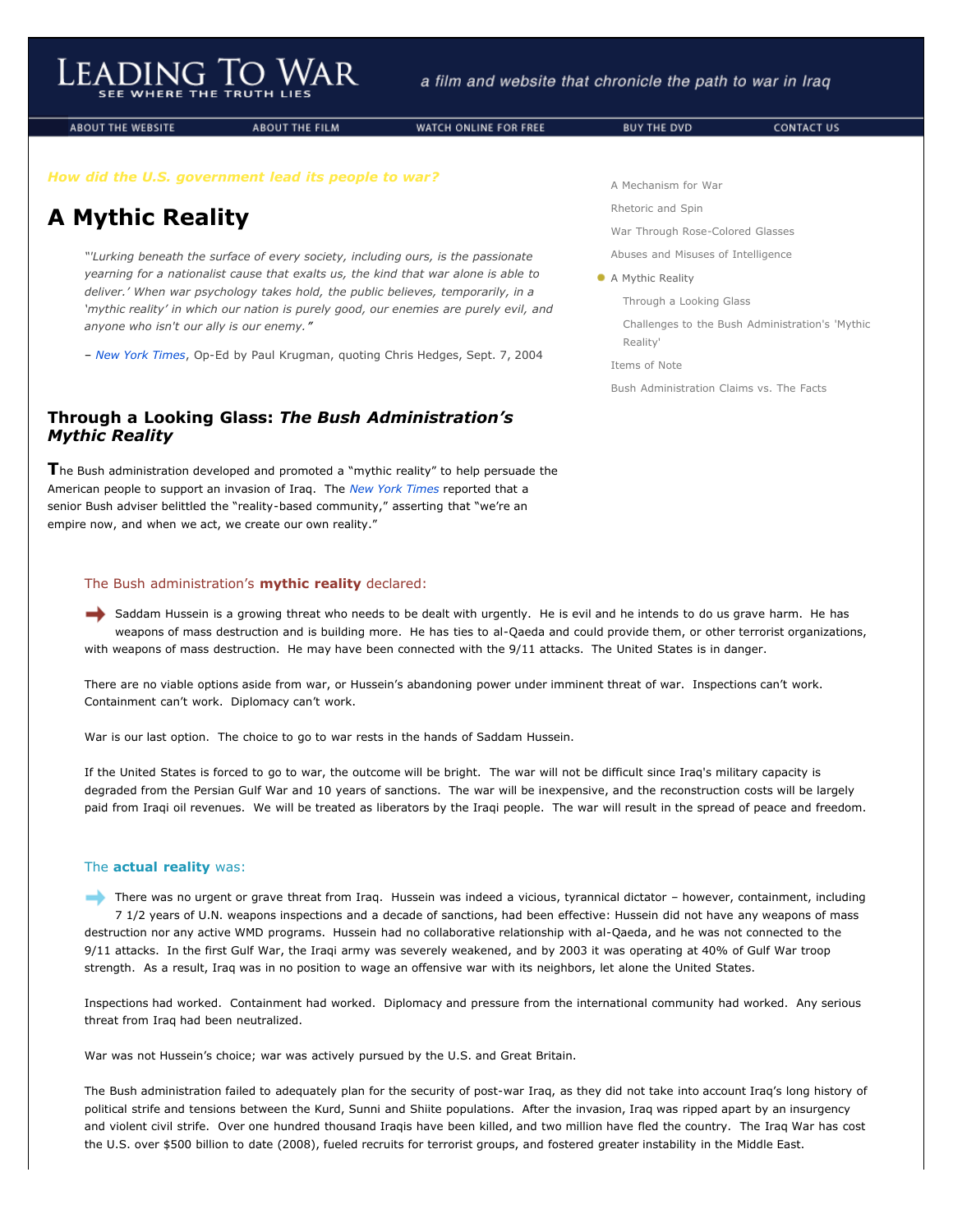# **Challenges to the Bush Administration's Mythic Reality**

A number of American and international political leaders, high-ranking U.S. military officers, journalists, academics and others understandably challenged this 'mythic reality.' Moreover, there was broad opposition to the war from many governments and peoples worldwide.

Here are examples of how the administration responded to these challenges.

**When confronted by questions of fact…**

# **Video: INTRUSIONS OF REALITY**

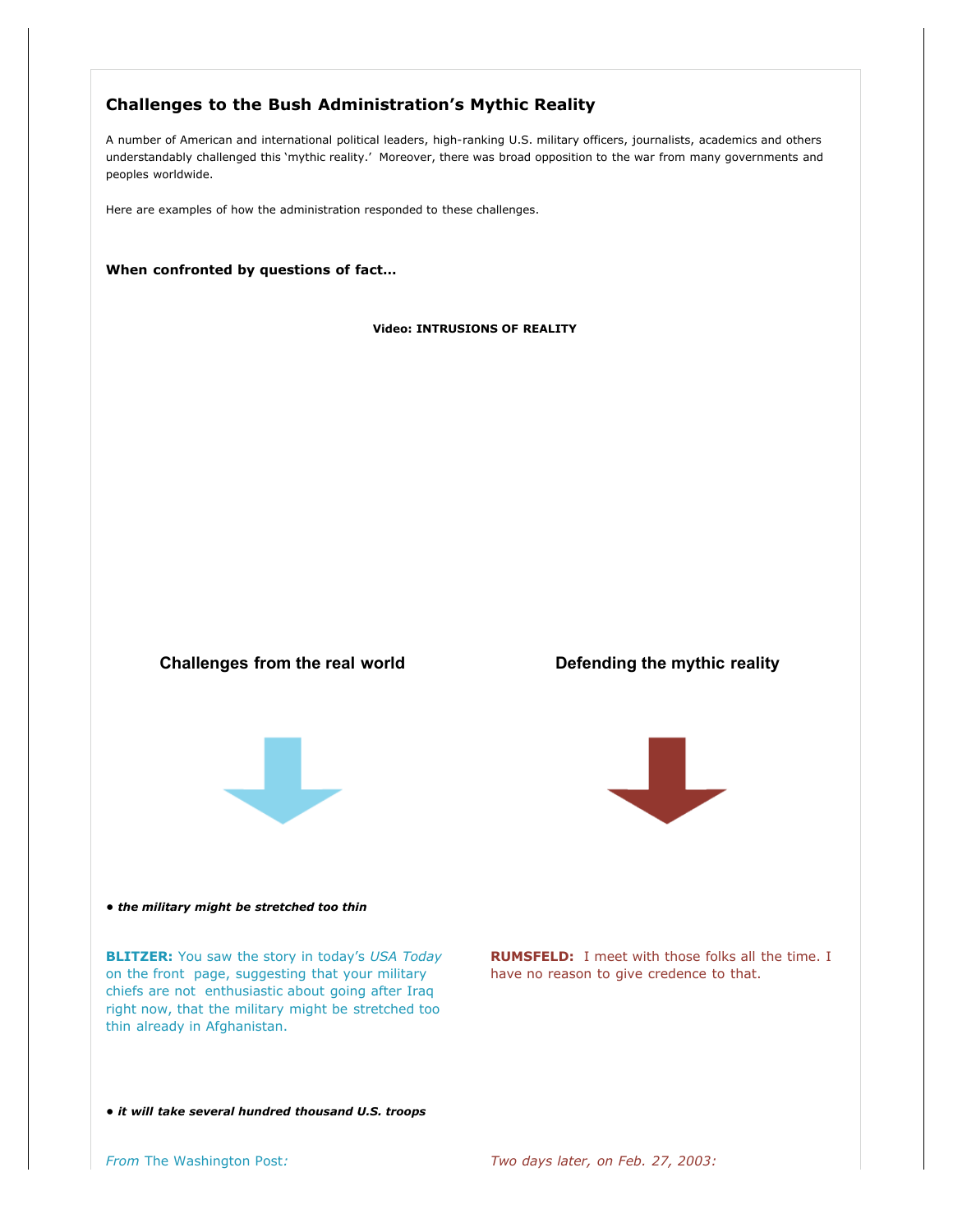*General Eric Shinseki, Chief of Staff of the U.S. Army, testified on Feb. 25, 2003 before the Senate Armed Service Committee that "several hundred thousand soldiers" would be needed to secure postwar Iraq.*



**WOLFOWITZ:** Some of the higher end predictions that we have been hearing recently, such as the notion that it will take several hundred thousand U.S. troops to provide stability in post-Saddam Iraq, are wildly off the mark.

### *• cooperation with inspectors seems to be good*

**REPORTER:** Mr. Secretary, they [the Iraqis] seem to be doing what is being asked of them by inspectors. And by that, Kofi Annan says cooperation seems to be good. Why is cooperation not good?

**RUMSFELD:** You'd have to ask the President.

# **REPORTER:** They're letting people in.

**RUMSFELD:** Maybe he's looking at intelligence that somebody else isn't seeing. I don't know.

# *• a sloppiness with evidence*

**RUSSERT:** ...This headline about Britain's intelligence dossier: "Britain admits that much of its report on Iraq came from magazines." Are you concerned that there is a sloppiness with evidence and a rush to war?

POWELL: No, I don't think so. I think Britain stands behind its document. They have acknowledged that they use other sources that they didn't acknowledge or attribute. But I think the document stands up well, because it describes a pattern of deceit on the part of the Iraqis, that is not just a pattern of deceit that exists today, but has existed for many years.

# *• outside estimates say up to \$300 billion*

**RUMSFELD:** The Office of Management and Budget estimated [the war] would be something under \$50 billion dollars. **STEPHANOPOULOS:** Outside estimates say up to

**RUMSFELD:** Baloney.

#### *• not backed up by hard facts*

\$300 billion.

*From a speech by former U.N. weapons inspector Scott Ritter:* 

**RITTER:** The rhetoric of fear that is disseminated by my government and others has not, to date, beenbacked up by hard facts that substantiate any allegations that Iraq is, today, in possession of



*Reacting to a videotape of Ritter's speech:*

**POWELL:** We have facts, not speculation. Scott is certainly entitled to his opinion. But I'm afraid that I would not place the security of my nation and the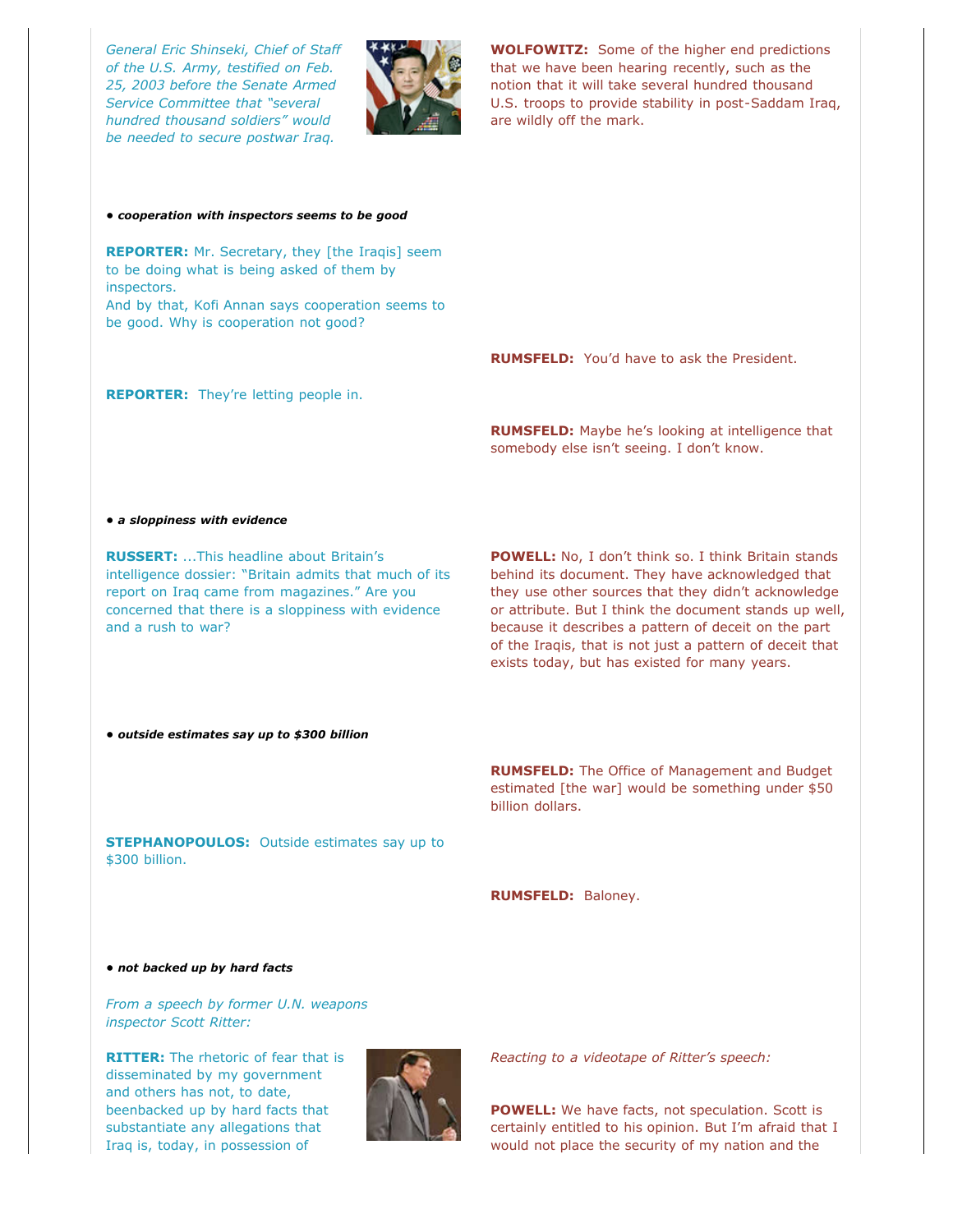weapons of mass destruction or has links to terror groups responsible for attacking the United States.

security of our friends in the region on that kind of an assertion by somebody who is not in the intelligence chain any longer.

**RUMSFELD:** They're lying... Next?

*• Iraq has no weapons of mass destruction*

**REPORTER:** Mr. Secretary, what do you make of the statement made by the Iraqi government yesterday that Iraq has no weapons of mass destruction, and is not developing any?

# *• a pretext to try to topple the regime*

**REPORTER:** Tariq Aziz said this morning -- he characterized you and several other people in the Bush administration as "warmongers," as using the issue of inspections as a pretext to try to topple the regime. And he said he *is* willing to sit down and talk about all of the issues involving Iraq.

**RUMSFELD:** Well, I've met with Tariq Aziz a number of times, both in Baghdad and in Washington and elsewhere. And clearly, he does the bidding of his master, Saddam Hussein. They have, over a good many years, demonstrated wonderful talent and skill at manipulating the media, and international organizations in other countries. When it's the right moment to lean forward, they lean forward. When it's the right moment to lean back, they lean back. And it's a dance, it's a dance they engage in.

# **When confronted with broad opposition to the war…**

# **Video: BROAD OPPOSITION**



**Challenge Response**